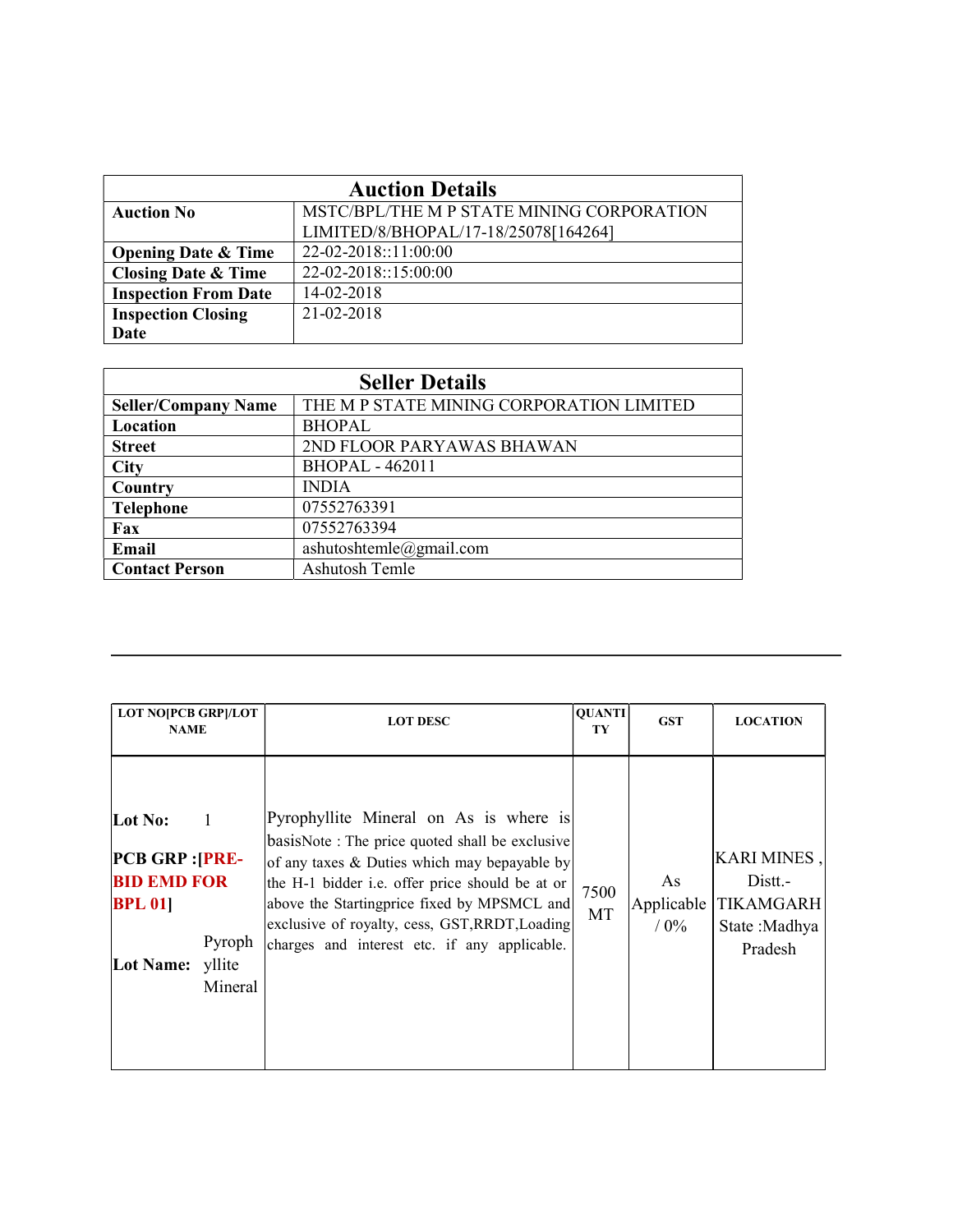# SPECIAL TERMS & CONDITIONS OF e-Auction FOR SALE OF "Pyrophyllite Mineral" Lying at Kari, Distt. Tikamgarh (M.P.)

THE e-AUCTION SALE IS GOVERNED BY THE GENERAL TERMS & CONDITIONS (GTC), BUYER SPECIFIC TERMS & CONDITIONS (BSTC) AND SPECIAL TERMS & CONDITIONS (STC) OF THE e-AUCTION. IN CASE OF ANY CONFLICT OR DIFFERENCES AMONG ANY PROVISIONS OF GTC, BSTC & STC, THE PROVISIONS OF STC WILL PREVAIL OVER OTHERS IN THE PARTICULAR e-AUCTION.

I. Bidding related details are mentioned in the table below:

| e-Auction Details          |                                                                                                                                                                                                                                                                                                                                                                                                                                                                                                                                                                                                                                                                                                                                                                                                                                                                                                                                                                                                                                                                                                                                         |  |  |
|----------------------------|-----------------------------------------------------------------------------------------------------------------------------------------------------------------------------------------------------------------------------------------------------------------------------------------------------------------------------------------------------------------------------------------------------------------------------------------------------------------------------------------------------------------------------------------------------------------------------------------------------------------------------------------------------------------------------------------------------------------------------------------------------------------------------------------------------------------------------------------------------------------------------------------------------------------------------------------------------------------------------------------------------------------------------------------------------------------------------------------------------------------------------------------|--|--|
| <b>Product Description</b> | Pyrophyllite mineral Available at MPSMCL Kari Mines "On as is where is basis"                                                                                                                                                                                                                                                                                                                                                                                                                                                                                                                                                                                                                                                                                                                                                                                                                                                                                                                                                                                                                                                           |  |  |
| e-auction Date             | 22/02/2018                                                                                                                                                                                                                                                                                                                                                                                                                                                                                                                                                                                                                                                                                                                                                                                                                                                                                                                                                                                                                                                                                                                              |  |  |
| e-auction Time             | 11:00 A.M. to 3:00 P.M.                                                                                                                                                                                                                                                                                                                                                                                                                                                                                                                                                                                                                                                                                                                                                                                                                                                                                                                                                                                                                                                                                                                 |  |  |
| <b>Supply period</b>       | 1(One) Year                                                                                                                                                                                                                                                                                                                                                                                                                                                                                                                                                                                                                                                                                                                                                                                                                                                                                                                                                                                                                                                                                                                             |  |  |
| e-auction Quantity         | Pyrophyllite Mineral – 7500 MT AS PRODUCED(present capacity of the mine is 7500<br>MT per year, CTO(Consent To Operate) is under process for 18000 MT per year. Till<br>the consent is granted, monthly lifting schedule will be 625 MT per month. If the<br>consent is received for additional quantity of 10,500 MT, the successful bidder shall<br>have to purchase proportionate quantity, i.e. 1500 MT per month at the discretions of<br>MPSMCL at the same price and terms & conditions thereafter).                                                                                                                                                                                                                                                                                                                                                                                                                                                                                                                                                                                                                             |  |  |
| <b>Starting Price</b>      | Pyrophyllite Mineral - Rs.1125/- PMT                                                                                                                                                                                                                                                                                                                                                                                                                                                                                                                                                                                                                                                                                                                                                                                                                                                                                                                                                                                                                                                                                                    |  |  |
| <b>Pre-Bid EMD</b>         | <b>Rs. 7.50 Lakh</b>                                                                                                                                                                                                                                                                                                                                                                                                                                                                                                                                                                                                                                                                                                                                                                                                                                                                                                                                                                                                                                                                                                                    |  |  |
| <b>Payment Schedule</b>    | 1)<br>The successful bidder will have to lift 625 M.T. Pyrophylite Mineral per Month<br>as per present capacity of the mine (7500 tons per year). On grant of CTO for<br>enhanced capacity of 18000 M.T. per year, successful bidder shall have to<br>ensure lifting of 1500 M.T. per month. If the successful bidder desires to<br>further lift additional quantity, he may be permitted to lift additional quantity<br>to the extent of statutory capacity of the mine at such point of time at the same<br>price and Terms and Conditions.<br>The successful bidder shall have to deposit advance payment against monthly<br>2)<br>lifting quantity by 25 <sup>th day</sup> of the preceding month. No piecemeal payment will<br>be accepted.<br>On receipt of such payment, The MPSMCL shall issue Release Order for the<br>3)<br>quantity for which the payment has been made.<br>Buyer will mandatorily ensure lifting of entire allotted material for the month<br>4)<br>within that month only to avoid forfeiture of Security Deposit.<br>) No RO will be released for material for which payment has not been received.<br>5) |  |  |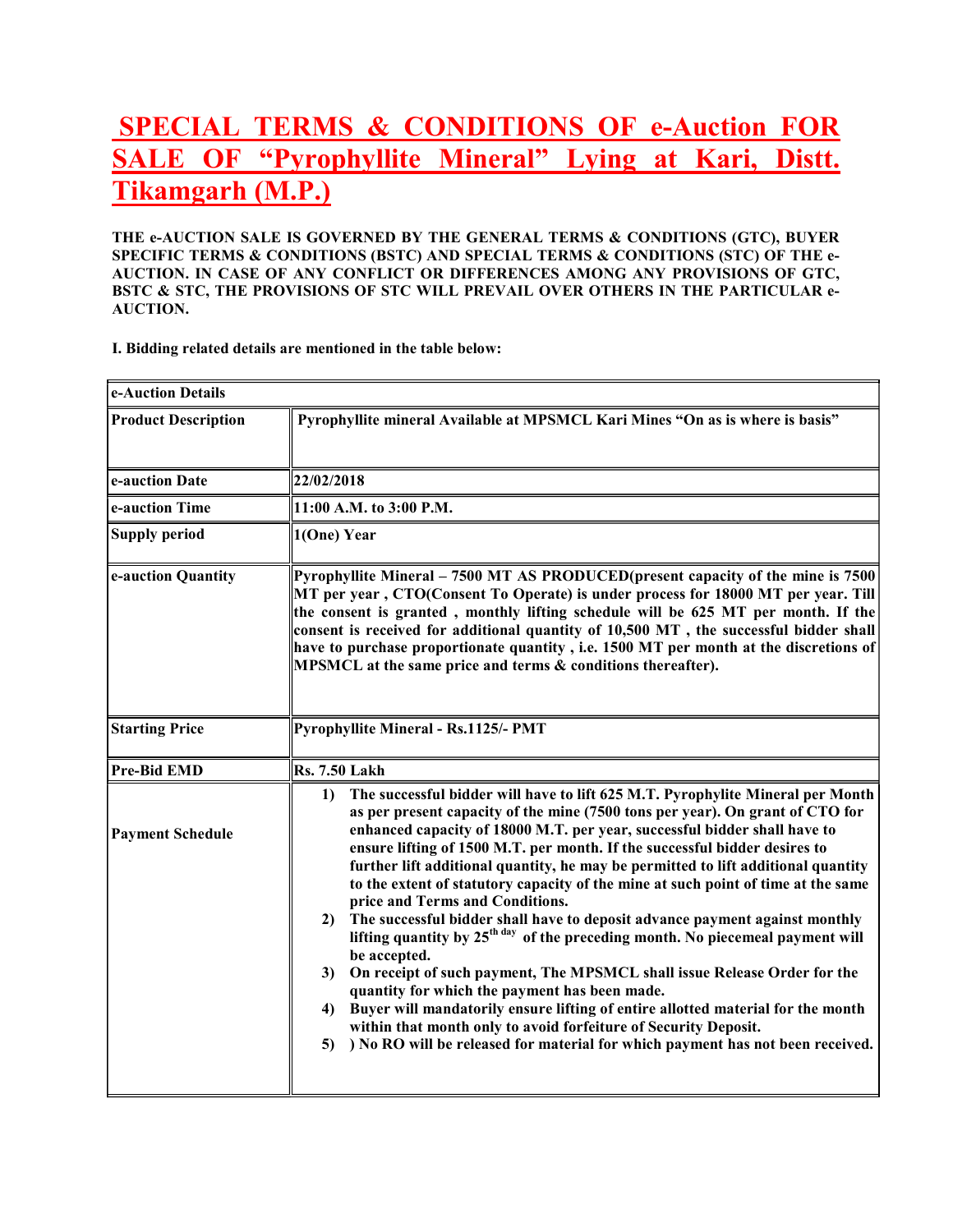IV. All the bid offers received in the e-Auction will be valid till the issuance of Sale Intimation Letter or 15 days, whichever is later.

THE TERMS & CONDITIONS INCLUDING THE LIST OF MATERIAL APPEARING ON THE DATE OF E-AUCTION IS FINAL AND BINDING ON THE PARTICIPANT BIDDERS. THE SAME MAY PLEASE BE DOWNLOADED FOR ANY FURTHER REFERENCE.

1. The M.P.STATE MINING CORPORATION LTD. BHOPAL (Contact Person : Shri Ashutosh Temle , Sr. Dy. GM (Mines) Bhopal , Mob. No.-9425413807 & Shri Nagendra Singh, Manager (Mines) Kari, Mob.9425437094, PH. 0755-2763391/92, FAX No. 0755-2763394 and 07683-244308,. MPSMCL, the Owner/Seller, will be hereinafter referred to as PRINCIPAL.

and MSTC Ltd., the Selling Agent of the PRINCIPAL, having its office at Bhopal will be hereinafter referred to as MSTC (Contact Person : Shri S. YADAV,Asstt. MANAGER, PH.0755-2552241, FAX.4075720). Wherever the word buyer is indicated, it will be referred to as successful bidder.

2. The General Terms & Conditions (GTC) as displayed on the MPSMCL Website & e-Auction Website of MSTC shall be constructed to be an integral part of the offer and the Bidder may like to download the same for their record. However, in case of any conflict between the STC and GTC, the STC shall prevail.

(3) MODE OF DESPATCH/LOADING CHARGES:

3.1 A. MODE OF DESPATCH:-The material will be for dispatches through road only by trucks/tippers from Kari Pyrophyllite Mines, Kari, Distt. Tikamgarh.

B. LOADING CHARGES: - Loading and Transportation to be arranged by successful bidder and entire expenses in this regard are to be borne by them.

3.2 Bidders/Buyers will be permitted to visit the Pyrophyllite Mines, Kari except on holidays, during the working hours of all working days between 8:00 AM to 3:00 PM. However Stock Material shall be available for pre-bid inspection from date of e- auction notice till the day preceding the auction date.

(4) Bidding Process:

4.1 The registered Bidders shall be required to record their acceptance after login, of the Terms & Conditions of the e-Auction before participation in the actual Bidding Process.

4.2 Before participating in e-Auction, bidders are required to satisfy themselves with the quality of & Pyrophyllite mineral being offered for sale.

4.3 The Bidders while bidding shall quote their "Bid Price" at or above the Starting price PMT of Pyrophyllite mineral in Indian Rupee as base price on Ex-Kari Mines basis, Exclusive of Royalty, Loading Charges, Cess, NMET,DMF,FOREST FEE,RRDT,GST and interest etc. if any applicable.

4.4 Tax/GST/Royalty. NMET,DMF, Forest Fee, RRDT and other applicable taxes , if any, shall be charged extra as applicable.

4.5 The date, time and period of e-Auction as notified in advance including closing time on portal of M/s. MSTC Limited shall be adhered to except in the event of force majeure. However, the closing time of e-Auction will be automatically extended up to last Bid time, plus 08 minutes, so that opportunity is given to other Bidders for making an improved Bid.

4.6 The Starting price of this e-Auction shall be Rs.1125/- PMT for Pyrophyllite mineral shall be awarded to H-1 bidder at the time of close of the auction subject to approval from MPSMCL. Bidders shall be free to bid above the reserve price. Further the bidder shall offer successive bids (PMT) in the increment of Rs.1/- (Rupees One only) during the normal e-Auction period and the extended period.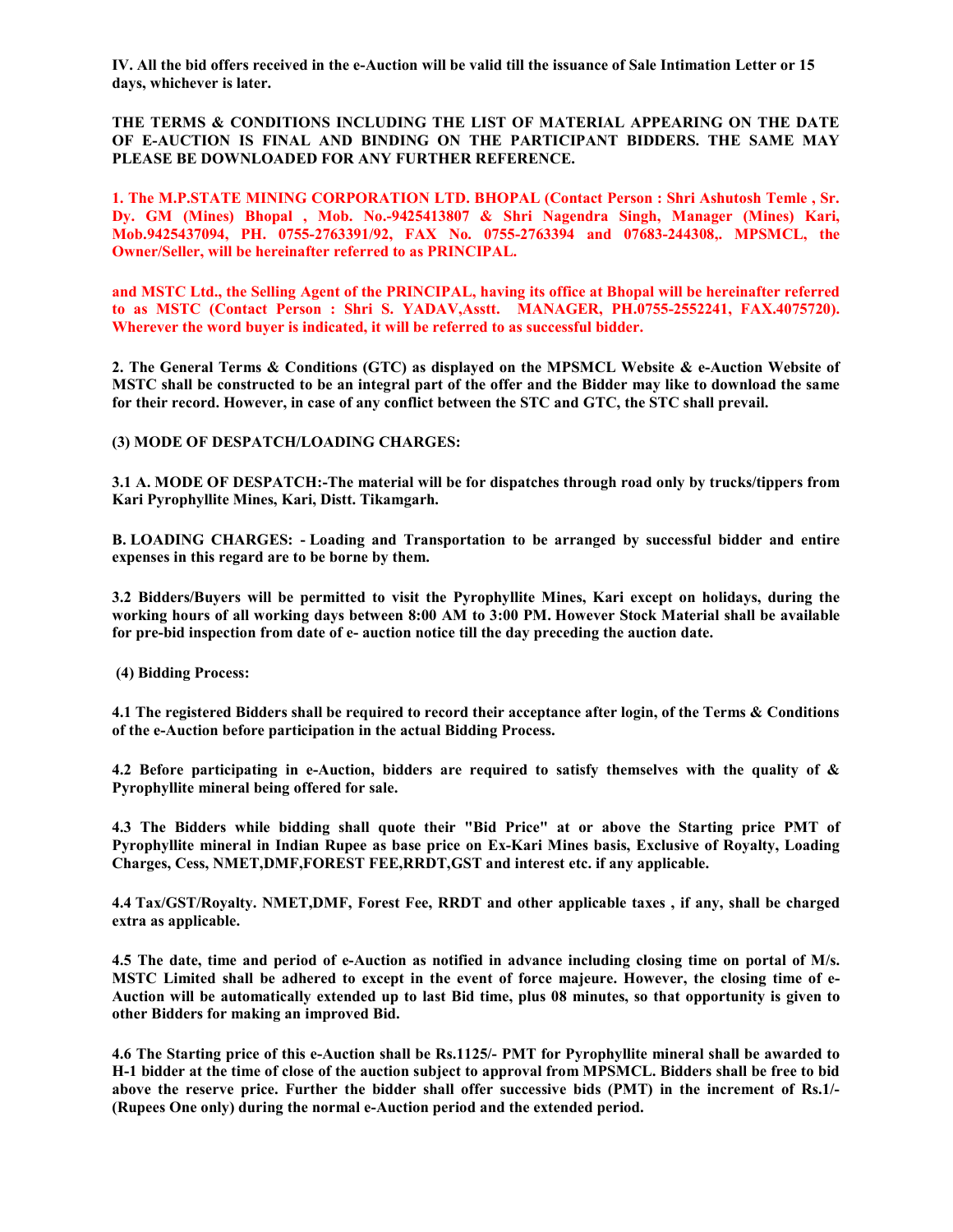### 4.7 ADDITIONAL INFORMATION:-

1. On receipt of more than one offers, highest bid shall be accepted.

2. If only one bid is received in the first invitation and offered price is 10% or more over and above the reserve price, then it may be sanctioned. If such single bid offers less than that or in an event of receipt of no offer, new bids will be invited with the same reserve price.

3. Even if single bid is received in the second invitation for e- auction, equal to or above the reserved price, the same may be accepted.

4. On failure of second invitation, reserved price of the mineral may be suitably revised.

(5) Post e-Auction Process:

5.1 Each successful bidder will be intimated through e-mail by MSTC Limited however, it will be the responsibility of the bidder to personally see and download the result displayed on website of M/s MSTC Ltd. (www.mstcecommerce.com) after close of e-Auction.

 5.2 The successful bidders will be required to deposit value of quantity with MPSMCL strictly as per Clause 7 of the terms of payment after the intimation by MSTC/MPSMCL.

5.3 The Pre-Bid EMD Rs. 7.50 Lakhs ((Seven Lakh Fifty Thousand Only) i.e. Rs.100/- per MT) shall not be treated as an adjustment towards material value, but would stand converted into a 'Security Deposit (SD)' for performance of the bidders towards completion of the said transaction and the said SD would be retained with MPSMCL and the same will be released without any interest, after the successful lifting of the entire material awarded and to the satisfaction of MPSMCL.

#### (6) Terms of Payment:

i)The successful bidder will have to lift 625 M.T. Pyrophyllite Mineral per month as per present capacity of the mine (7500 M.T. per year ). On grant of CTO(Consent To Operate) for enhanced capacity of 18000 M.T. per year , successful bidder will have to ensure lifting of 1500 MT per month. If the successful bidder desires to lift additional quantity , he may be permitted to lift additional quantity to the extent of statutory capacity of the mine at such point of time at the same price & Terms & Condition.

ii) The successful bidder will have to deposit advance payment against monthly lifting quantity by  $25<sup>th</sup>$  day of preceding month. No piece meal payment shall be accepted.

iii) On receipt of such payment, The MPSMCL shall issue Release Order for the quantity for which the payment has been made.

iv) If the production schedule from the mine is in variation with clause 6(i) for any particular month, intimation of the same will be given to the successful bidder by  $20<sup>th</sup>$  day of preceding month.

v) No RO will be released for material for which payment has not been received.

6.2 Refund of Security Deposit: The security deposit would be refunded by MPSMCL, on request of the successful bidder to MPSMCL, only after completion of applicable lifting period and physical lifting of Pyrophyllite mineral after deducting for any loss or damages caused to MPSMCL's property, while lifting the Pyrophyllite mineral. However, in the event of default in performance by the bidder, the provision of forfeiture of the 'Security Deposit' as stipulated in Clause 9, would be applicable and invoked by MPSMCL.

6.3 The Pyrophyllite mineral value as in Clause 7.1 above shall be deposited by way of DD/PO drawn in favour of "THE MADHYA PRADESH STATE MINING CORPORATION LIMITED" payable at Kari. The buyers shall also have the option of making e-Payment through NEFT/RTGS.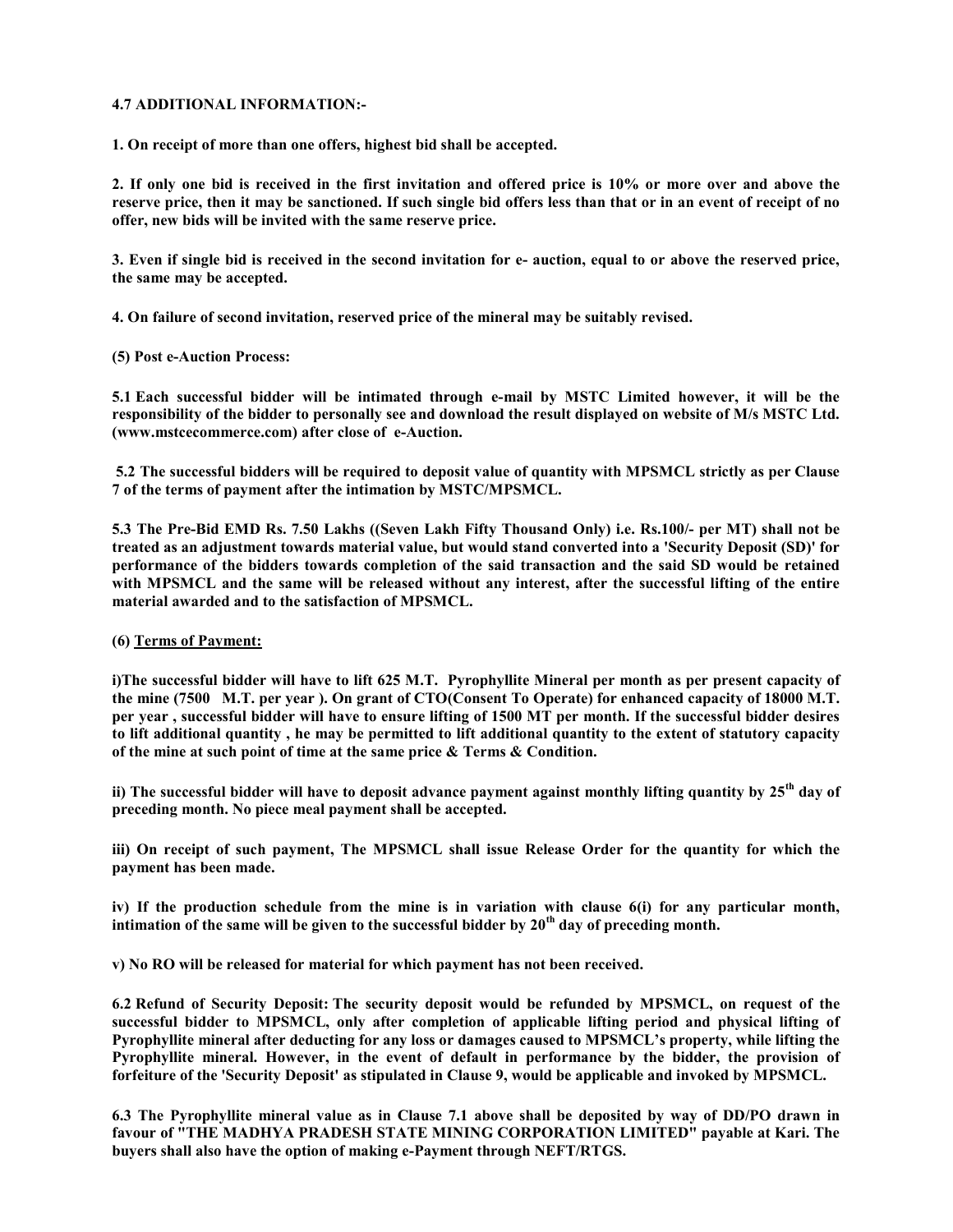The bank details of M/s MPSMCL is:

### A/C NAME - THE MADHYA PRADESH STATE MINING CORPORATION LIMITED

## BANK NAME – PUNJAB NATIONAL BANK

A/C NO. – 1305002100020884

### IFSC CODE – PNB0130500

(7) Procedure of Pyrophyllite mineral Delivery

7.1 The delivery period to complete the lifting of the entire bid quantity shall be 1 year from the date of intimation by MPSMCL.

7.2 MPSMCL shall issue separate Release Orders to the successful bidders after realization of payment. The Buyer has to submit the option through a Sale / Delivery Order mentioning the destination and the Release Order issued by MPSMCL would indicate the same accordingly .

7.3 It is the responsibility of the Bidder/Buyer to take delivery of the Pyrophyllite mineral from the mines, strictly adhering to the safety precautions and the provisions of Forest and Environment Protection Act. The loading of the Pyrophyllite mineral into the trucks arranged by the buyer's will be done at his own cost. Transportation of Pyrophyllite mineral to the buyer's premises shall be the sole responsibility of the buyer only, at their own cost and they shall fully ensure the safety rules as well as prevent any spillage causing pollution issues.

7.4 The Quality of the Pyrophyllite mineral will be determined as per the records of the monthly production. The Quantity of the Pyrophyllite mineral for billing and all other purposes will be determined as per net weight recorded at a weigh-bridge authorized by Mines Manager of Kari Pyrophyllite Mine or any other place as prescribed by MPSMCL.

(8) Refund of EMD for Unsuccessful bidders: In case of unsuccessful bidders, pre-Bid EMD shall be refunded by MSTC Limited after the e-Auction is over, on the bidder's request. The unsuccessful bidders need to mail their Bank account details for the same at mstcbhopal@mstcindia.co.in.

(9) Forfeiture of Security Deposit: The security deposit of the successful Bidders will be liable for forfeiture in the following cases:-

9.1 If the successful bidders do not lift the bid quantity within the stipulated period, the security deposit  $\omega$ Rs.100.00 per M.T. of unlifted quantity would be forfeited. The remaining amount shall be refunded to the successful bidder.

9.2 If the Buyer denies taking the material after issuance of Release Order within the stipulated period, security deposit @ Rs. 100 per M.T. shall stand forfeited. The remaining amount shall be refunded to the successful bidder.

(10) ROYALTY, TAXES, DUTIES AND CLEAN ENERGY CESS:

10.1 Royalty,NMET,DMF,RRDT, Forest Fee Etc. will be extra as applicable from time to time as declared by Central Govt. /Statutory authorities.

10.2 GST shall be charged extra as applicable.

10.3 Any revision in duties, taxes, levies etc. by the Govt. shall be passed on to the buyers.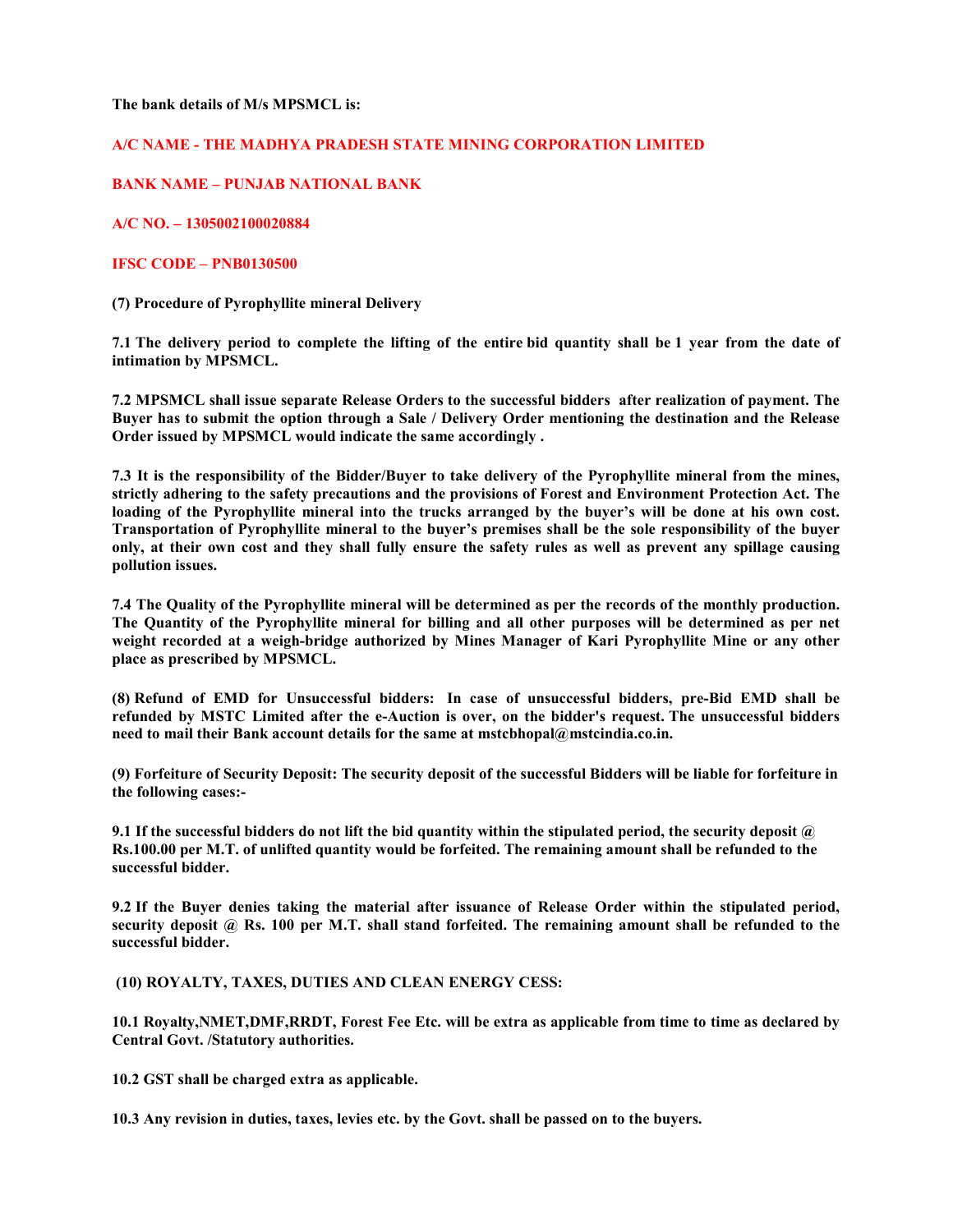(11) General Terms & Conditions:

11.1 Bidders must always ensure to keep their email address valid. In any case Buyers cannot be absolved from fulfilling the responsibility of compliance of any of the terms and conditions herein including payment terms due to non-receipt of emails from MSTC Limited.

11.2 Bidders must be extremely careful to avoid any error in bidding (whether typographical or otherwise) and they are fully responsible to check and rectify their bid before submitting their Bid into the live-Auction floor by clicking the "Bid" button.

11.3 There is no provision for bidding in decimals. The Bidder shall be solely responsible for all consequences arising out of the bid submitted by them (including any wrongful bidding by them) and no complaint/representation will be entertained by MSTC Limited/ MPSMCL in this regard.

11.4 The decision of the Managing Director of MPSMCL in matters related to this e-Auction shall be final and binding on the bidders/Buyers.

11.5 Quantity mentioned in notice is only indicative and may undergo a change depending on factors like actual availability and production of Pyrophyllite mineral. The mineral shall be provided as and when produced. If there is any deviation from the expected production from mine as given in clause 1 of "Special Terms and Conditions" of this document, the same will be intimated to the successful bidder by 20<sup>th</sup> day of the preceding month.

11.6 Notwithstanding anything contained in the e-Auction sale notice or advertisement issued as to description and particulars of material put up for sale, the sale of the Pyrophyllite mineral is on Ex-Kari Mines on "As Is Where Is" and no complaint basis only. MSTC/ MPSMCL Ltd do not give any assurance or guarantee that the material to be delivered will adhere to notice or advertisement or quality/ specification. No claim whatsoever shall be entertained on account of loss of weight due to moisture or on quality grounds. The bidder/buyer shall have to satisfy themselves regarding the quality of Pyrophyllite mineral and make their offer accordingly. No plea of misunderstanding or ignorance of conditions put forth subsequent to any confirmation of sale shall be accepted. The principle of "CAVEAT EMPTOR" (let the buyer be aware) will apply.

11.7 The dispatches are on Ex-Mines basis. Claims on Quality or Quantity beyond dispatch point shall not be entertained.

11.8 MPSMCL / MSTC Limited reserves the right to cancel the sale of Pyrophyllite mineral under this e-Auction at any stage at its sole discretion without assigning any reason thereof and no party shall have any right whatsoever to raise any claim in that regard on that count.

11.9 MPSMCL /MSTC LTD. reserves their rights to amend/modify/reject the auction deal in full/part and reserves the right to further modify/amend and revise the terms and conditions contained herein in full or in part at any point of time and no party shall have any right, whatsoever to raise any claim in that regard on that count.

11.10 Sale under each e-Auction shall be an individual, independent, unique and complete transaction.

11.11 All terms and conditions of Scheme are subject to force majeure conditions as applicable.

FORCE MAJEUR: Neither party will be liable for any claim on account of any loss, damage or compensation, whatsoever, arising out of any failure to carry out the terms of this contract , where such failure is caused due to war , rebellion , mutiny , civil commotion , fire, riots, earthquake, drought, flood, crop failure, or Act of GOD or due to any restraint or regulation of the State or Central Government or a local authority/authorities , provided a notice of such occurrence is given to the other party in writing within 10 days from the date of occurrence of the force majeur clause. On cessation of the force majeur condition continued and will also give documentary evidence thereof this effect.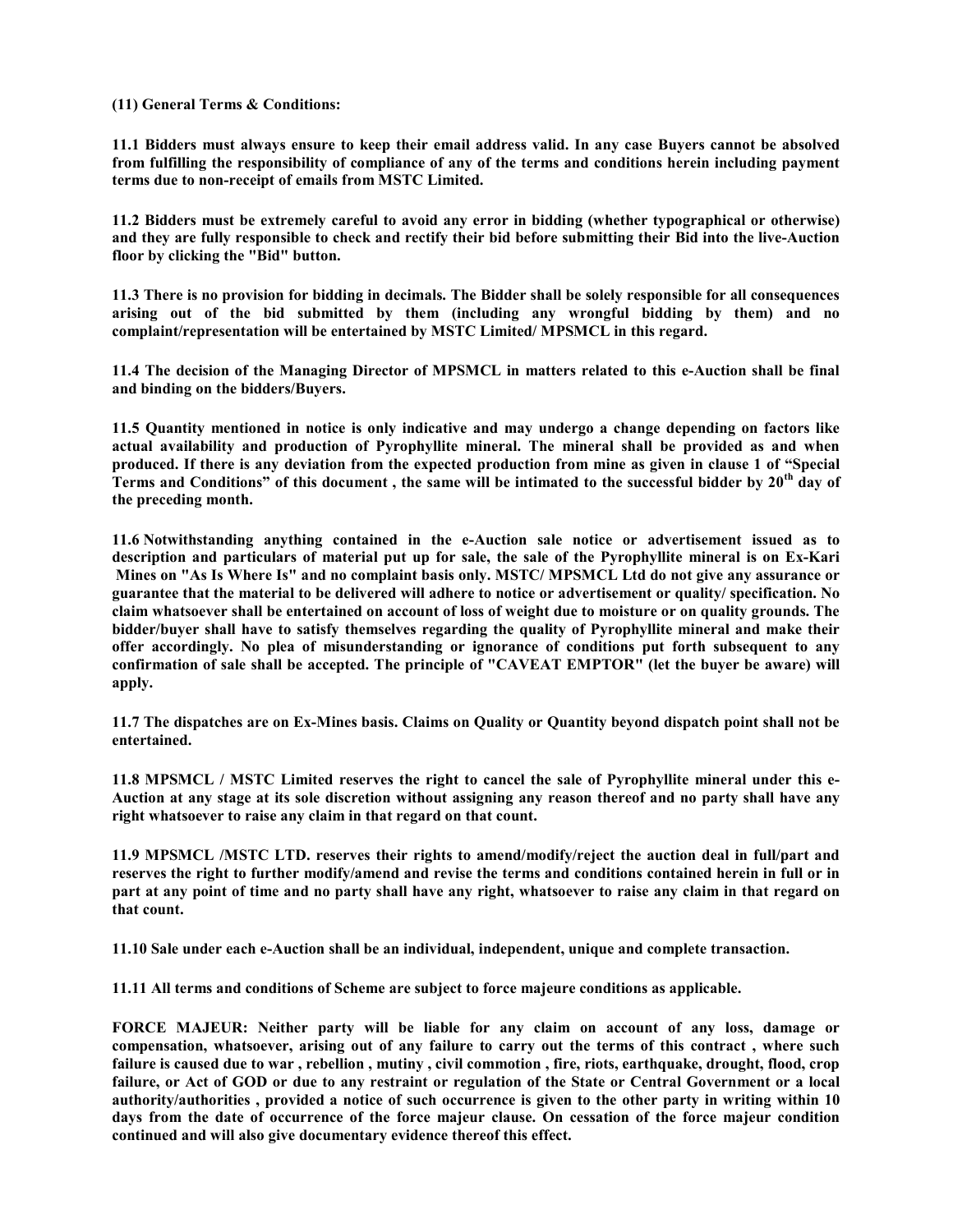It is reiterated that MPSMCL /MSTC will not be in any way responsible for failure to deliver the material due to cause beyond their control such as strike, lockout, cessation of work by labourers, shortened hours, act of GOD or other causes or other contingencies whatsoever. In case of such force majeure conditions, the period of delivery shall automatically get extended proportionately. The bidder/buyer shall not be entitled to cancel the contract on these grounds.

11.12 CONDUCT DURING DELIVERY: Bidder/Buyer shall solely be responsible for movement and proper behavior of their deputies, agents, and laborers within MPSMCL premises. If any damage caused to MPSMCL's property, the buyer is responsible to make good such damage to the satisfaction of MPSMCL, and the decision of MPSMCL Limited, in this regard shall be final and binding.

11.13 STATUTORY AND SAFETY CONDITIONS: Before commencement of delivery operations, the buyer shall take group insurance for the workers under his control, which will not only cover fatal accidents, but also injuries, which may or may not result in partial or permanent disablement. The copy of cover note for insurance shall be submitted in the MPSMCL's office.

11.14 COMPLIANCE WITH LABOUR LAW AND SAFETY RULES: During the delivery period, the workers employed by the buyer within the mine premises will be governed by the Labour Laws and Rules, Factory Act, Provision of EPF Act 1951 and MPSMCL's Security and Safety Rules as applicable.

11.15 ACCIDENTS ETC. TO BUYERS LABOURER: MPSMCL /MSTC will not be responsible at any point of time for any injuries caused to the workers engaged by the buyer due to accident within the Kari Pyrophyllite mineral Project premises or at the place of work and the bidder/buyer will make available transport facility to the accident victims to the hospital and give proper arrangement for medical attention and treatment to his labourers and their representative. The bidder/buyer will be solely responsible for any claim arising out of the employment, injuries to labourers in the course of employment under any statute. It is the responsibility of the bidder/buyer to provide necessary safety appliances like hand gloves, helmet, boots etc to the labourers who are engaged for handling of the goods Pyrophyllite mineral.

11.16 During delivery, if any of the labourers are found not wearing the proper safety appliances; they will not be permitted to carry out the delivery works and will be sent out of Kari Pyrophyllite mineral Project premises. MPSMCL reserves its right to stop the delivery work, if it is carried out in an unsafe manner.

11.17 Bidder/buyer shall arrange their own trucks/dumpers, and shall make their own arrangement for transportation of the material under supervision of authorized official of the MPSMCL.

11.18 The authorization for the men and material has to be obtained from the MPSMCL's authorized officer.

11.19 The buyer shall observe all statutory and safety measures. The suggestions given by the Mines Manager/Authorized official of Kari Mines MPSMCL shall be scrupulously followed. All the labourers engaged by the buyer must wear safety kits like helmet, shoes, safety belts, gloves, etc. without which the entry is prohibited.

The buyer has to make his own arrangements for accommodation and canteen facilities for his workers.

11.20 BLACKLISTING: If it is found that the bidder/buyer is not following the terms and conditions of payment/delivery or other conditions of the auction and also indulging in any malpractices either himself or by his agents, deputies or observer, such bidder/buyer are liable to be blacklisted and appropriate action will be taken as deemed fit by MPSMCL /MSTC.

11.21 No interest will be paid to the bidder/buyer on the amount paid or deposited by him and on the amount refundable to him, if any.

11.22 Removal, loading and transportation of Pyrophyllite mineral will be allowed with the specific permission obtained from MPSMCL's officers authorized by Kari Mines MPSMCL. The safety precautions and procedures shall be stringently followed by the buyer.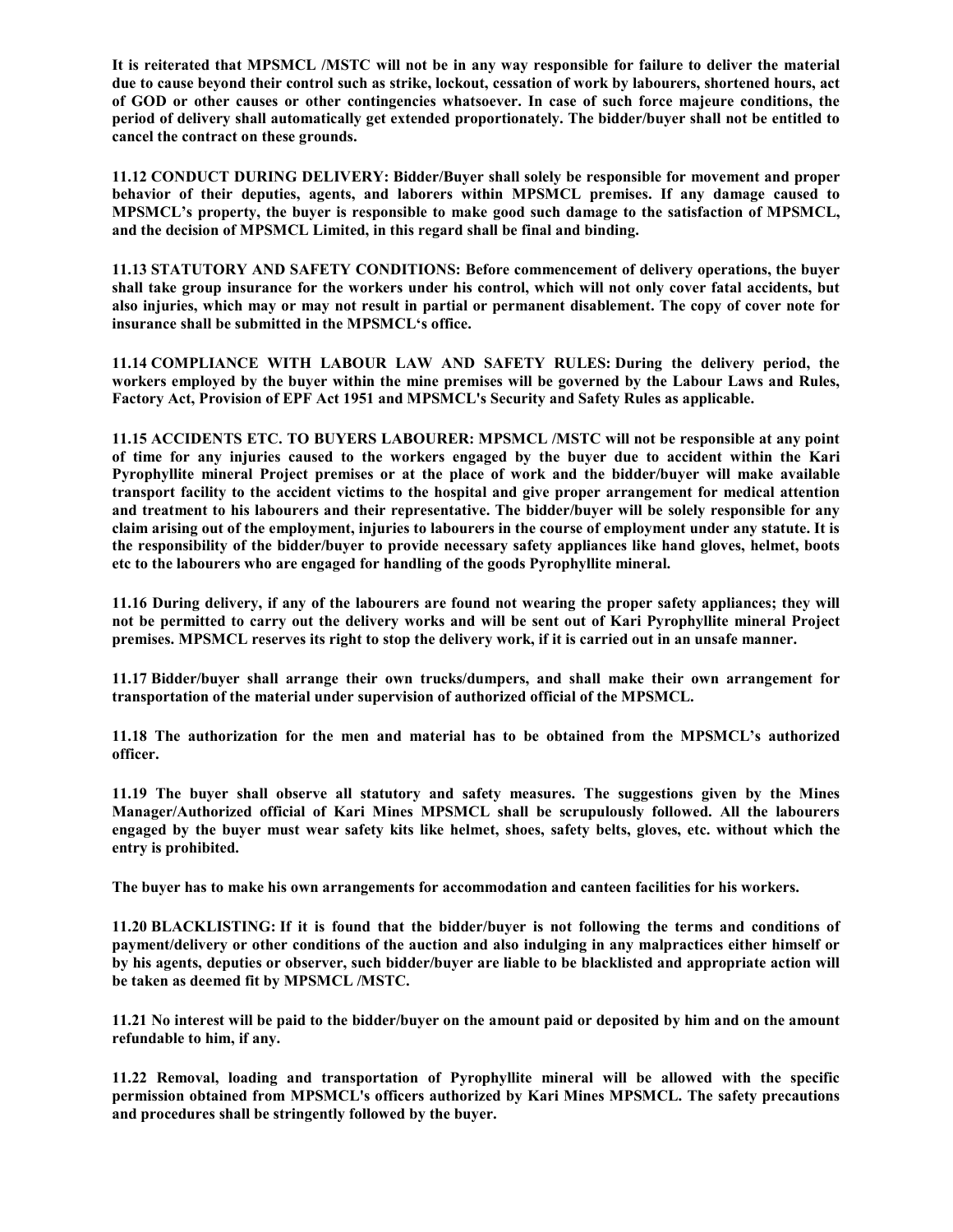11.23 No Delivery of material will be given on holidays observed by MPSMCL. All deliveries will commence from 7:00A.M. and close at 3:00 P.M. MPSMCL may change the delivery time of material depending upon the site conditions. The bidder/buyer should intimate in writing in advance as to when vehicle will come for taking out the materials. The Lorries authorized by the officer-in-charge of Kari Weighbridge alone will be permitted inside the Mines area for loading of the material. For the entry of vehicles in the Mines area, which is covered in the project area, the statutory obligations like valid driving license, road tax details, brake check up clearance, etc. shall be submitted to the officer authorized by the Manager Kari Mines MPSMCL and their permission is to be obtained. If the bidder/buyer comes without prior written intimation and permission as above, the MPSMCL Ltd has got the right to return the vehicle without loading and bidder/buyer cannot claim for any loss towards the same. The loaded trucks/dumpers shall have to get weighed before and after delivery of mineral at weigh bridge authorized by MPSMCL . After loading of Pyrophyllite mineral if the gross weight is found more than the permitted weight, the vehicle will be sent back for unloading the excess quantity to Stock Yard. If it is less, the vehicle can go for reloading the balance quantity. The spillage of Pyrophyllite mineral from the Truck near the weigh bridge shall be cleared by the buyer then and there. The empty trucks shall also be fully cleared by the buyer before taking weight.

Note:- Apart from terms and conditions mentioned here, the buyer shall also be bound by the terms and conditions mentioned in the Release Order.

11.24 The material will be delivered only to the successful bidder/buyer or to their authorized representatives. If the successful bidder/ buyer desires to authorize a representative or an agent for delivery, in such case the bidder/buyer shall produce suitable authorization letter authorizing his representative or agent to lift the materials from MPSMCL's premises.

11.25 Employees of MPSMCL /MSTC are not eligible to participate or to represent on any ones behalf in the e-Auction.

11.26 The entire area for this delivery work is under the control of Security personnel. The buyers and their authorized person's movement are restricted strictly within the delivery area only. If they are found roaming in other areas of Kari Pyrophyllite mineral Project, severe action will be taken not only against them, but, also on the successful bidders/buyers for trespassing.

11.27 MPSMCL /MSTC will not be liable for any claim and buyer shall keep MPSMCL /MSTC fully indemnified and harmless against any claim and proceedings of any of their own or against the employees or other.

11.28 TERMINATION/ BREACH OF CONTRACT: In the event of bidders' failure to fulfill any of the contractual obligations including non-lifting of the contracted materials under this agreement, MSTC/ MPSMCL's decision in regard to bidders' failure shall be final and binding on the bidder.

11.29 MSTC shall have the right to issue addendum to the e-Auction document to clarify, amend, modify, supplement or delete any of the conditions, clauses or items stated. Addendum so issued shall form part of original invitation to e-Auction.

11.30 The bidder shall have no right to issue addendum to e-Auction document to clarify, amend, modify, supplement or delete any of the conditions or items stated therein.

11.31 Managing Director, MPSMCL shall have the right to issue necessary clarifications/instructions as regards e-auction document.

11.32 Managing Director, MPSMCL shall have right to interpret provisions of the e-auction document. His decision in this regard shall be final and binding on the participant bidders and the Successful bidder.

## 12 RESOLUTION OF DISPUTES AND GOVERNING LAW:

(a) In the event of any dispute , disagreement or differences between MPSMCL and the Buyer arising out of or in connection with performance of this Contract/Arrangement and/or the rights and liabilities of the Parties hereto, such dispute or difference shall first be attempted to be resolved amicably by good faith negotiations or mutual consultation.